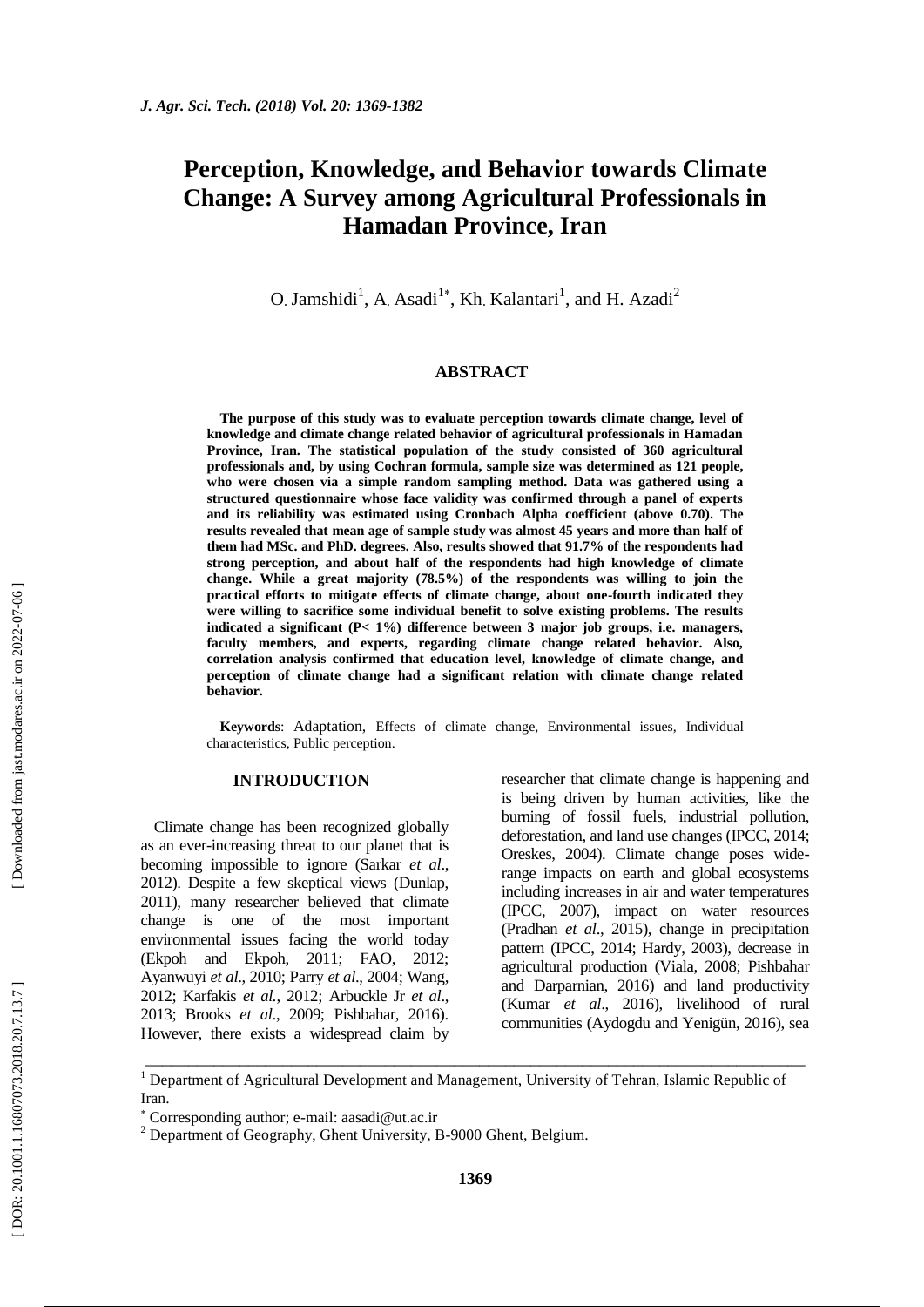level rises (El -Beltagy and Madkour, 2012), reductions in snow cover, lacers, and permafrost (IPCC, 2007), and human health (Hardy, 2003; Patz *et al.*, 2005). In different economic sectors, agriculture, upon which society depends for the food, feed, and fiber that enable sustainable livelihoods, is one of the most vulnerable sectors to shifts in climate (IPCC, 2014; Arbuckle Jr *et al*., 2013; Burton and May, 2004; Hardy, 2003; Apata *et al*., 2009; Ayanwuyi *et al*., 2010; Apata, 2011). Apata *et al*. (2009) argued that climate change is expected to influence crop and livestock production, hydrologic balances, input supplies and other components of agricultural systems. However, climate change-related threats to agriculture also represent threats to quality of life on a global scale (Arbuckle Jr *et al*., 2013) and have led to an increasing amount of attention to public awareness, perceptions, and behavior.

As mentioned earlier, there is different point of view about climate change and its impact, but to reach an agreement about severe climate impact, it is necessary to build a consensus among the general population and agricultural professionals. More specifically, policy actions to address climate change and global warming will have to account for public perceptions and must be understood and accepted in order to be politically feasible and successfully implemented (Lorenzoni and Pidgeon, 2006; Jamelske *et al.* 2013).

As Sarkar *et al*. (2012) mentioned, it is necessary to understand climatic change from the socio -economic perspective to prepare a road map for capacity building of people and to help the policymaker in formulating future policy based on human perception and attitude. Therefore, it is very crucial to investigate what people know, think, believe and behave across a spectrum of issues related to climate change (Jamelske *et al.* <sup>2013</sup>). Although the study of perception of climate change as a threat across the world has been increasing over the years thanks to the severity and increased frequency of climate change impacts (Ochieng and Koske, 2013; Sarkar *et al*., 2012), it is not considered as a top priority global issue, especially in the developed countries (Leiserowitz *et al*., 2005) and very little research effort has been focused on this area (Arbuckle Jr *et al*, 2013), especially with regard to agricultural professionals. In this

context, Burnett *et al*. (2014) believed that, although the general public perceptions of climate change are well documented, few studies focused specifically on the beliefs and perceptions of agriculture and natural resource professionals. However, there are considerable researches directed to study perception, attitude, awareness, and behavior about climate change based on surveys (Junni Wei *et al*., 2014; Fonta *et al*., 2015; Al Buloshi and Ramadan, 2015; Sahu and Mishra, 2013; Howlader, 2015; Apata *et al*., 2011; Ayanwuyi *et al*., 2010; Belachew and Zuberi, 2015; Debela *et al*., 2015; Kamruzzaman, 2015; Okonya *et al*., 2013; Mengistu, 2011; Sarkar *et al*., 2012; Al Buloshi and Ramadan -Franco and Haan, 2015; Ndamani and Watanabe, 2015; Fosu -Mensah *et al*., 2012; Maponya and Mpandeli, 2013; Maddison, 2007; Skalík, 2015).

Global concern regarding the devastating impact of climate change has emphasized the need for creating awareness and building community capacity for adaptation strategies to mitigate the effects of climate change (Ekpoh and Ekpoh, 2011). In other hands, as Arbuckle Jr *et al*. (2013) argued, the farmers are critical decision makers who could effectively manage the agricultural lands and adapt to changing climate conditions, but these farmers also consider agricultural professionals of official organizations as a qualified reference group that provides them with technical information. Moreover, to date, the majority of existing studies examining farmers' perception and knowledge of climate change (Niles *et al*., 2016) and a few research focused on professionals and experts perception (Rodriguez -Franco and Haan, 2015).

Attitudes and expectations play a significant role in society, development, environment, and resource economics (Aydogdu and Yenigün, 2016). As Dietz (2015) implied, attitudes can be strong predictors of behaviors or acceptance of ideas. In this regard, Howden *et al*. (2007) emphasized that if farmers do not believe that climate change is occurring and/or do not perceive it to be a threat to their livelihoods, they will not likely act to adapt to or mitigate climate change effects. This is also important to understand how the agricultural professionals' perceive climate change and assess their knowledge level of climate change. A better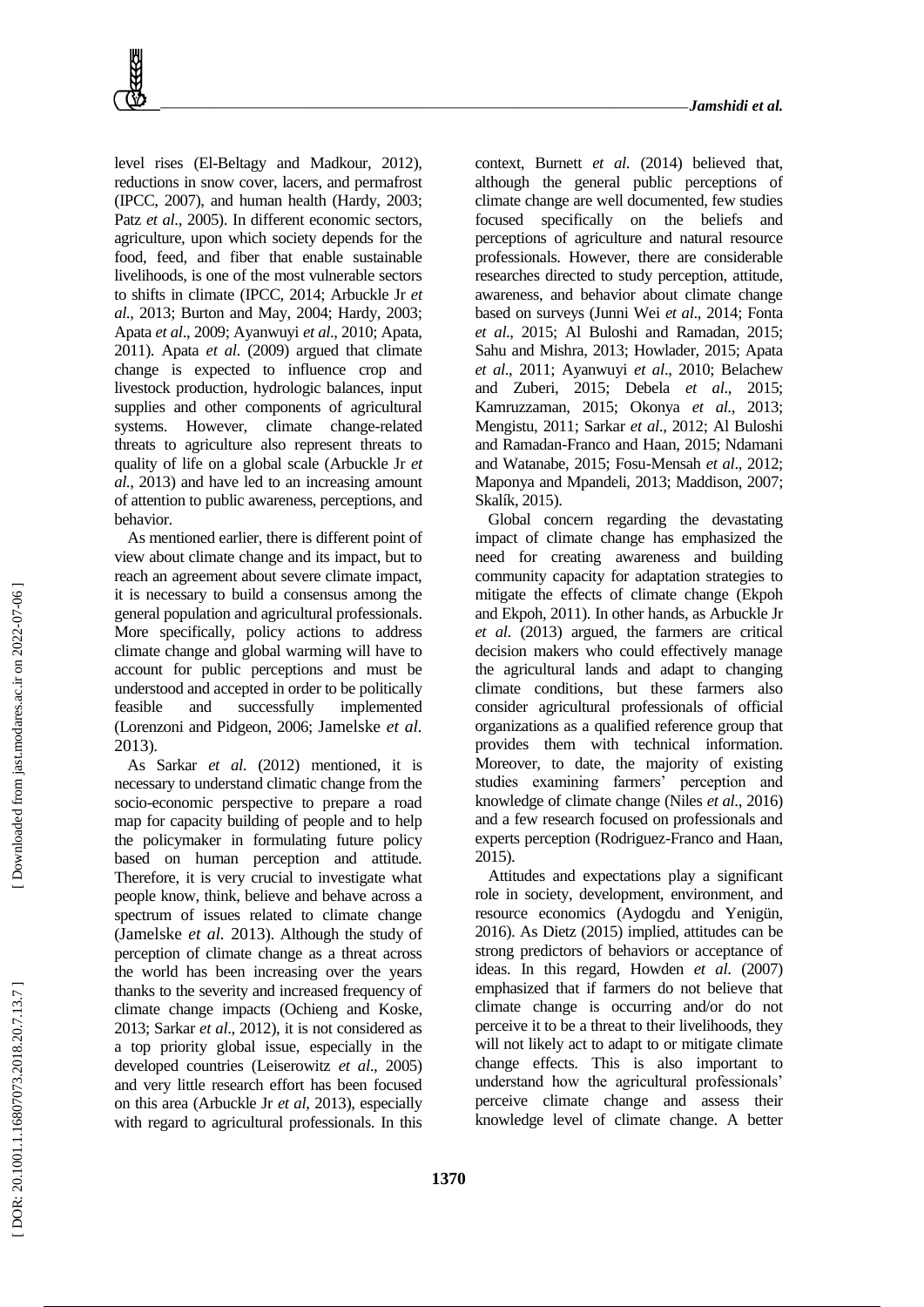understanding of public perceptions, attitude and behavior in relation to climate change will provide an important foundation for government's policy -making, service provider's guideline development, and the engagement of local communities (Junni Wei *et al*., 2014). Agricultural professionals are an important group in the battle against effects of climate change and it is therefore crucial to understand their perception, attitude and behavior in relation to climate change. However, such information is still scarce and reported mainly in developed countries. So, the primary aim of the study was to investigate perception, knowledge and climate change related behavior among agricultural professionals in Hamadan Province, Iran

# **MATERIALS AND METHOD S**

# **Study Area**

This study was conducted in Hamadan Province, located in the west of Iran. Hamadan was chosen as the study site because of the climate change and its risks that confront the agriculture sector and farmers. Numerous researches have shown that this area has experienced climate change in recent years and it is anticipated that future climate is hotter and dryer. For example, IMO (2013) concluded that mean temperature of the area will increase by 0.5 to 0.8°C and annual precipitation will drop off about 23 mm in short period of time 2010 -2039, compared with base period of 1976 -2005. Similarly, Nazari *et al*. (2016) concluded that temperature would rise 1.12 to 2.12°C and rainfall would drop by almost 1.4 -6.1 percent for the period 2045 -2065. Amiri *et al*. (2015) mentioned significant increasing trend in mean temperature and Zare *et al*. (2011) implied that annual precipitation of the area declined while value of *SPI* index increased. As climate is changing in the area and agriculture is directly dependent on climatic conditions, with the limited capabilities and recourses, agriculture can be considered as one the most vulnerable sectors to climate change. (Figure1).

The main purpose of this research was to investigate perception, knowledge, and behavior towards climate change in agricultural professionals. This research was descriptive and analytical survey and applied a self-developed structured questionnaire to collect information. The validity of the questionnaire, as shown in



Location of Hamadan Province within Iran Hamadan counties

Figure 1. A general map of Iran illustrating the location of the study area.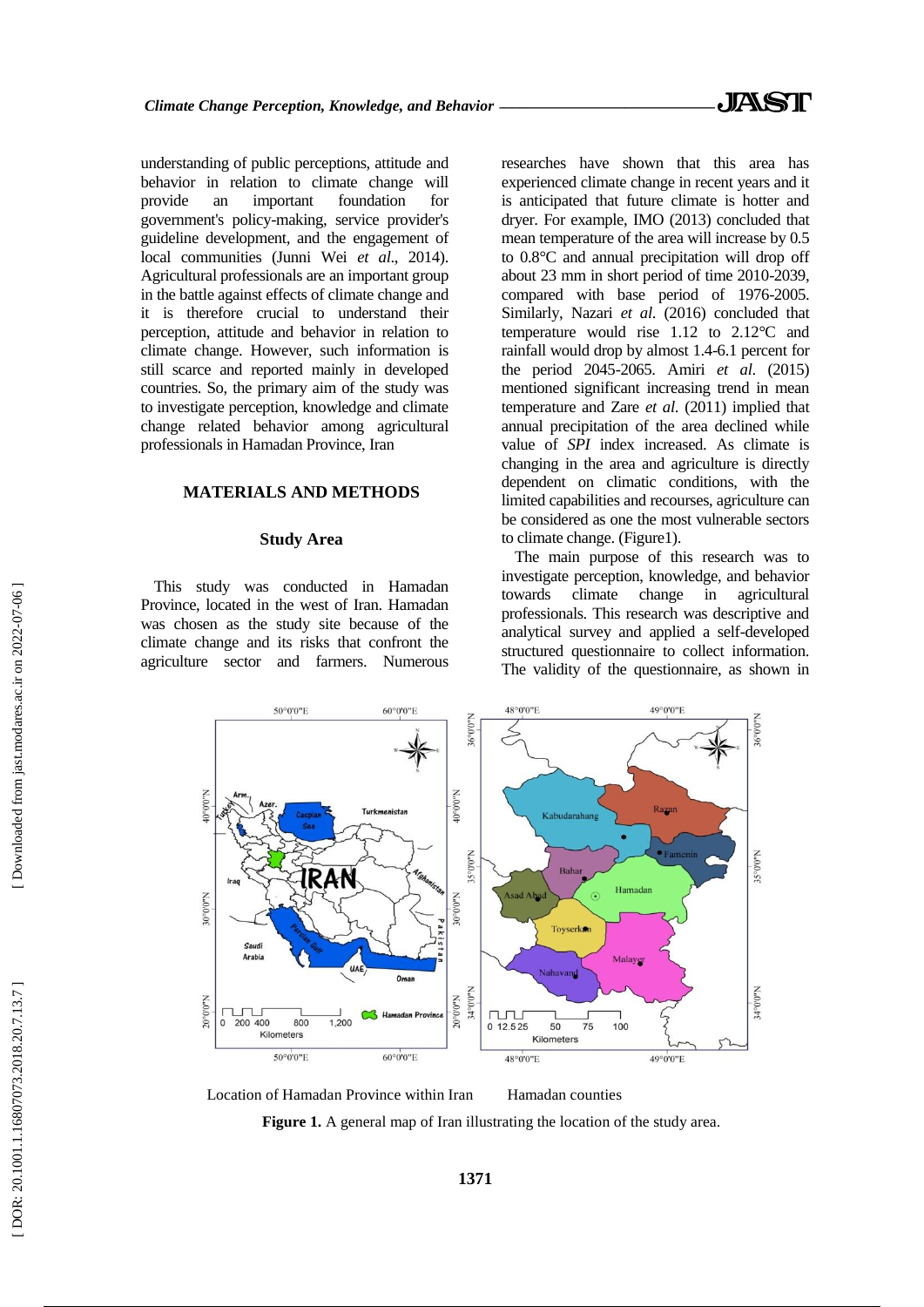Table 1, was ensured through the expert opinion and its reliability was confirmed by Alpha Cronbach over 0.7 for different scale s of research.

The targeted study population was 360 agricultural professionals who were employed at Jihad - e - Agriculture Organization of Hamadan Province and Research and Education Center for Agriculture and Natural Resources of Hamadan. Sample size, determined by Cochran formula, was 121 people. The research survey questionnaire consisted of 4 main parts including section A (demographic information like gender, age, education, experience, etc.); section B (perception about climate change, which was measured by using a scale consisting of 11 items patterned on a five -point continuum ranging from strongly agree (5) to strongly disagree (1) for positive items and reverse for negative items); section C (15 yes, no or don't know items to assess knowledge of climate change); and section D (6 questions to evaluate climate change related behavior). Data were gathered in 2016, and analyzed using SPSS statistical software version 18. Both descriptive and analytical

statistics were applied.

#### **RESULTS**

A total of 121 agriculture experts took part in this study and their personal characteristics are shown in Table 2. Based on the results, 85.1% of respondent were male and 14.9% were female. Mean age of the study sample was almost 45 years and 52.5% were aged 41 -50 years old. In terms of education, more than half (53.7%) of the respondents had MSc. and PhD. degrees. Almost half of respondents had 21 to 35 years of job experience, with average of 19.88 years. 59.5% of respondents were expert, while 12.4% were manager, and 28.1% were faculty member.

Perception is the way of processing raw data that a person receives through his sensory organ from the environment into meaningful pattern. Human perception depends not only on individual personality but also on community, environment, and interaction among these components (Sarkar *et al*., 2012). Before taking any further action to adapt to climate change, at

**Table 1.** Reliability analysis for different scales of research instrument.

| Dimension  | Number of item | Cronbach's Alpha |
|------------|----------------|------------------|
| Perception |                | 0.814            |
| Knowledge  |                | 0.725            |

| Variable               | Group            | Frequency | Percent | Description      |
|------------------------|------------------|-----------|---------|------------------|
| Gender                 | Male             | 103       | 85.1    | Mode: male       |
|                        | Female           | 18        | 14.9    |                  |
|                        | $\leq 30$        | 5         | 4.1     | Maximum:62       |
|                        | $31-40$          | 21        | 17.4    | Minimum:27       |
| Age                    | $41 - 50$        | 72        | 52.5    | Mean: 45.19      |
|                        | 51-65            | 23        | 19      | SD: 6.41         |
|                        |                  |           |         | Mode:48          |
|                        | Associate Degree | 6         | 5       | Mode: MSc.       |
| <b>Education</b> level | <b>MB</b>        | 50        | 41.3    | and PhD.         |
|                        | MSc. and Ph.D.   | 65        | 53.7    |                  |
|                        | $0-10$ years     | 17        | 14      | Maximum: 32      |
|                        | $11-20$ years    | 42        | 34.7    | Minimum: 2       |
| Job experience         | $21-35$ years    |           | 51.2    | Mean: 19.88      |
|                        |                  | 62        |         | <i>SD</i> : 7.22 |
|                        |                  |           |         | Mode: $20$       |
| Job major              | <b>Experts</b>   | 72        | 59.5    |                  |
|                        | Manager          | 15        | 12.4    | Mode: Expert     |
|                        | Faculty member   | 34        | 28.1    |                  |

**Table 2.** Personal characteristic of respondents.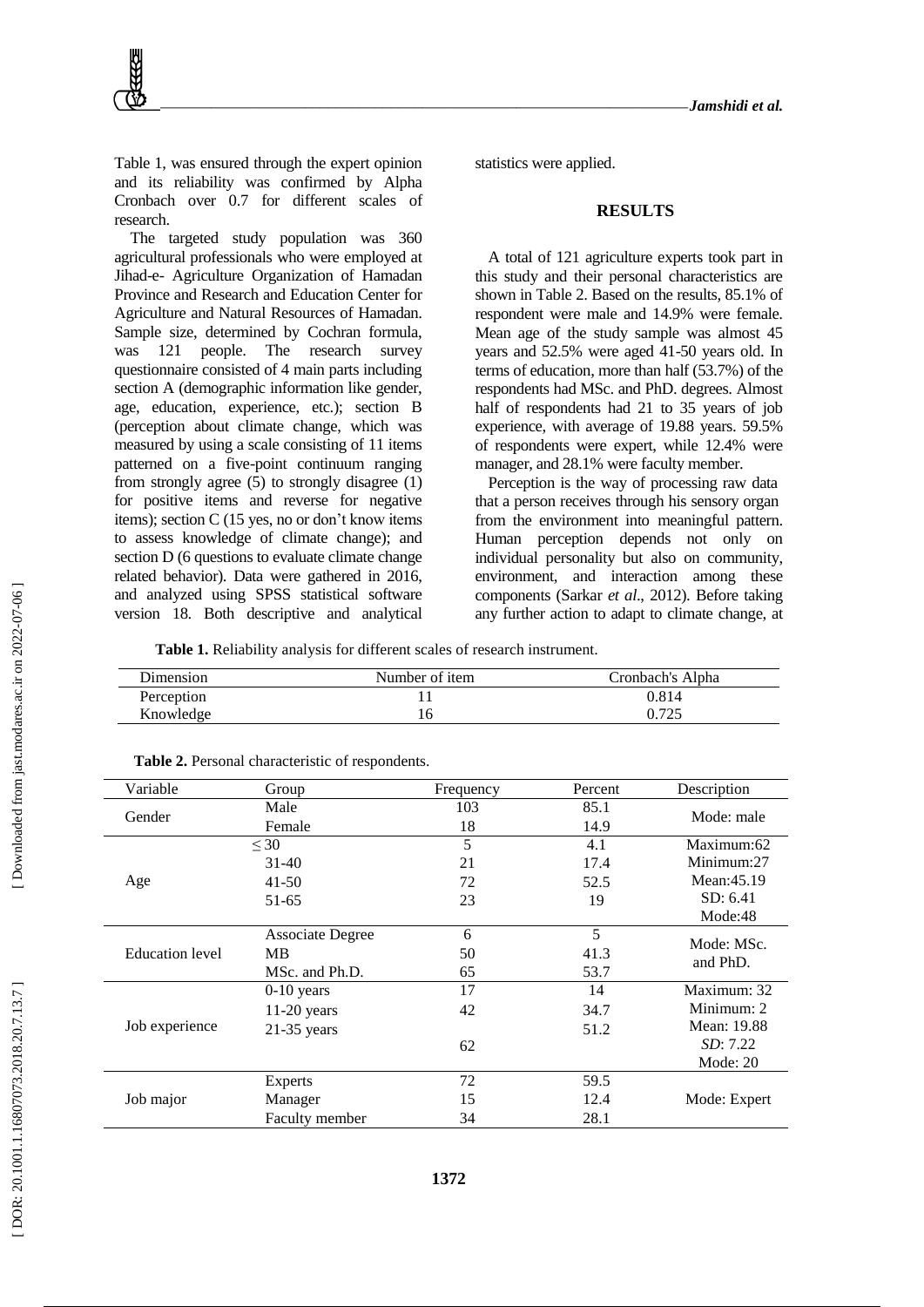first, we should assess the peoples' perception about climate change. Result of Table 3 shows that majority of respondents (92.5%) in the study perceived that climate of the region is changing. According to 90% of the professionals, "snowfall in the region dropped compared to previous years" and 84% strongly agreed with the statement of "regional temperature is rising every year". The mean score of statement "coldness increased in region over recent years" was rather low (2.63) and about 70% of respondents rejected that statement.

To assess agricultural professionals' knowledge of climate change and variability, a scale with 15 climate change related questions was used. Then, the score of each respondent was calculated in the range of 0 to 30 (each correct response scored 2). To group the respondents, score 0 to 10 was considered as low

knowledge, 11 -20 as moderate knowledge, and 21 -30 as high knowledge. From Table 4, about half of the respondents had high knowledge of climate change, 43.8% had moderate knowledge, while only 7.4% had low knowledge of climate change.

To simplify the data and summarize and categorize the items of climate change knowledge, factor analysis was utilized. The computations revealed that the internal coherence of the data was appropriate [Kaiser - Meyer -Olkin (KMO)= 0.703] and Bartlett's statistical data was significant at 99% confidence level. According to *Eigen* value more than one, there were 4 factors which explained 61% of total variance. Factor 1 explained 19.76% of the total variance; it was named "process knowledge". Factor 2 explained 15.78%, factor 3, 12.94%, and factor 4 explained 12.58% of the

*a*

|  |  |  |  |  | Table 3. Distribution of respondents according to their perception of climate change. |
|--|--|--|--|--|---------------------------------------------------------------------------------------|
|--|--|--|--|--|---------------------------------------------------------------------------------------|

| Rank           | <b>Item</b>                                                                                                           | DK<br>$(\%)$ | <b>SD</b><br>$(\%)$ | D<br>(% )        | $\mathbf{U}$<br>(% ) | A<br>(% ) | SA<br>(% ) | Mean | Std<br>dev | <b>CV</b> |
|----------------|-----------------------------------------------------------------------------------------------------------------------|--------------|---------------------|------------------|----------------------|-----------|------------|------|------------|-----------|
| $\mathbf{1}$   | Climate of region is changing                                                                                         | 1.7          | $\Omega$            | $\theta$         | 5.8                  | 65.3      | 27.3       | 4.15 | 0.760      | 0.18      |
| $\overline{2}$ | The snowfall in the region dropped<br>compared to previous years.                                                     | 3,3          | $\boldsymbol{0}$    | 3.3              | 3.3                  | 46.3      | 43.8       | 4.21 | 1.04       | 0.25      |
| 3              | Region heat is rising every year.                                                                                     | 2.5          | 1.7                 | 3.3              | 8.3                  | 63.6      | 20.7       | 3.91 | 0.983      | 0.25      |
| $\overline{4}$ | Climate change more than the<br>benefits, poses<br>risk<br>to<br>the<br>agricultural sector around<br>the<br>world    | 3.3          | $\boldsymbol{0}$    | 5.8              | 19                   | 50.4      | 21.5       | 3.78 | 1.06       | 0.28      |
| 5              | Human activity such as burning<br>fossil fuels is main cause of<br>climate change                                     | 3.3          | $\overline{0}$      | 8.3              | 26.4                 | 54.5      | 7.4        | 3.51 | 0.984      | 0.28      |
| 6              | Climate change more than the<br>benefits,<br>poses<br>risk<br>to<br>the<br>agricultural sector in Hamadan<br>Province | 5.8          | $\mathbf{0}$        | $\boldsymbol{0}$ | 13.2                 | 54.5      | 26.4       | 3.90 | 1.15       | 0.29      |
| $\overline{7}$ | Disruption in the distribution of<br>rainfall is higher than past.                                                    | 5            | 1.7                 | $\Omega$         | 22.3                 | 47.1      | 24         | 3.77 | 1.16       | 0.31      |
| 8              | The annual precipitation in the<br>region is declining.                                                               | 5            | $\boldsymbol{0}$    | 5.8              | 14.9                 | 47.9      | 26.4       | 3.80 | 1.18       | 0.31      |
| 9              | Climate change has created new<br>opportunities for agriculture in the<br>world.                                      | 5            | 4.1                 | 14.9             | 33.1                 | 36.4      | 6.6        | 3.12 | 1.17       | 0.38      |
| 10             | The warm wave in the region has<br>increased compared to the past.                                                    | 8.3          | 2.5                 | 6.6              | 22.3                 | 40.5      | 19.8       | 3.44 | 1.39       | 0.40      |
| 11             | Coldness increased in region over<br>recent years.                                                                    | 7.4          | 5                   | 34.7             | 25.6                 | 24.8      | 2.5        | 2.63 | 1.19       | 0.45      |

*<sup>a</sup>* DK (Don't Know); SD (Strongly Disagree); D (Disagree); U (Uncertain); A (Agree); SA (Strongly Agree), Std dev 7 (Standard deviation), CV (Coefficient Variance).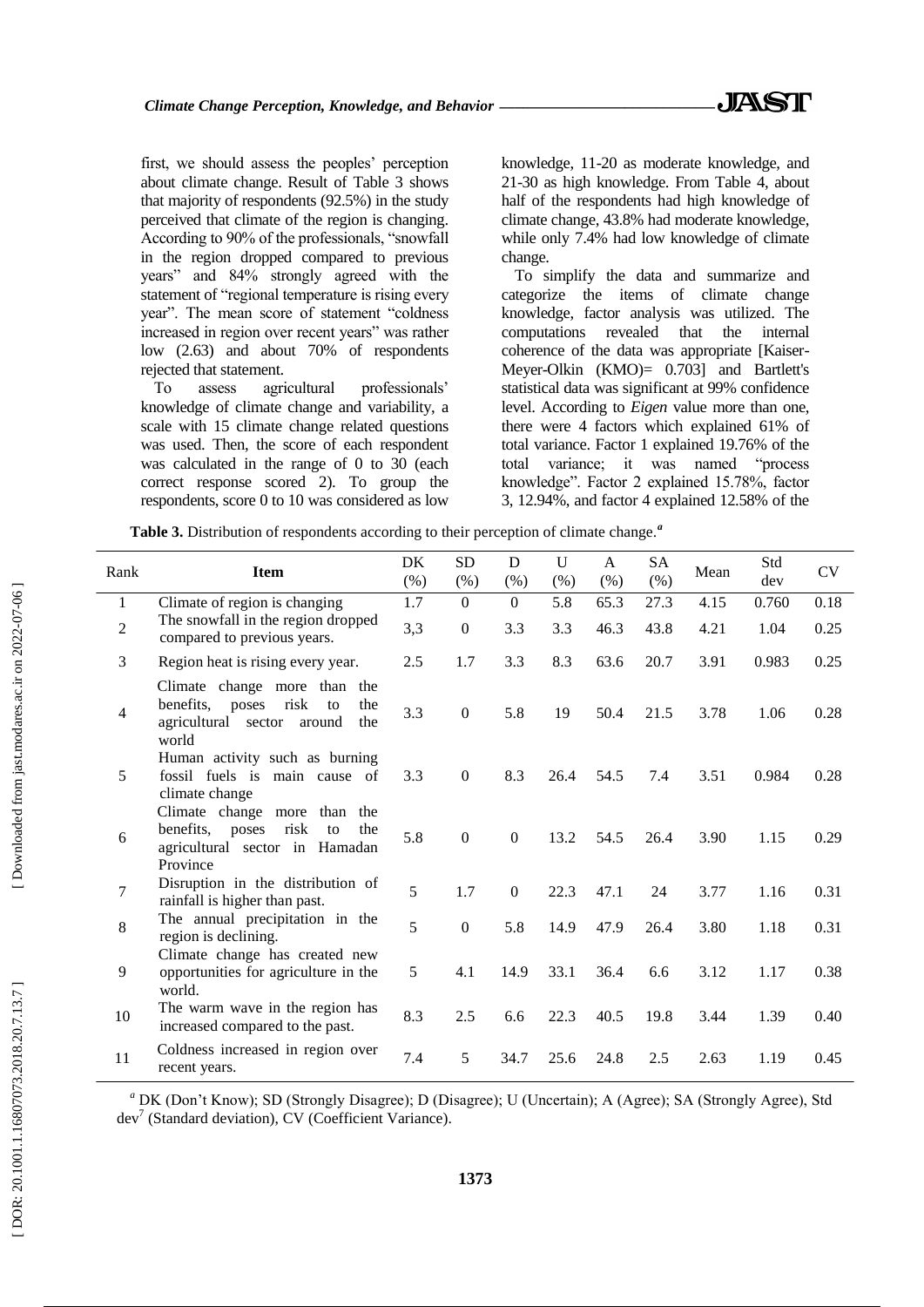| Rank | Item               | Frequency | Percentage | <b>Cumulative Percentage</b> |
|------|--------------------|-----------|------------|------------------------------|
|      | Low knowledge      |           |            |                              |
|      | Moderate knowledge |           | 43.8       | 51.2                         |
|      | High knowledge     | 59        | 48.8       | 100.0                        |
|      | Total              |           | 100        | -                            |

**Table 4.** Frequency distribution of respondents, based on the level of climate change knowledge.

total variance; they were labeled as "terms knowledge", "impact knowledge", and "number knowledge", respectively (Table 5).

In this section, to assess respondents' climate change related behavior, a 5 items survey in different related categories was used, based on Junni Wei *et al*. (2014). Result showed that the majority of respondents (76.9%) believed that climate change could be avoided, but through

great endeavors; while about one tenth indicated that climate change could not be avoided. While great majority (78.5%) of respondents were willing to join the practical efforts to mitigate climate change, about one fourth indicated they were willing to sacrifice some individual benefit to solve the existing problems. As a sample of climate change related behavior, 37.2% of participants used public transportation all the

**Table 5.** The component of knowledge towards climate change.

| Item                                                                                                                                               |                                         | Knowledge component |       | Eigen               | $\frac{0}{0}$ |          |
|----------------------------------------------------------------------------------------------------------------------------------------------------|-----------------------------------------|---------------------|-------|---------------------|---------------|----------|
|                                                                                                                                                    | Process                                 |                     |       | Terms Impact Number | values        | Variance |
| The main reason for climate change was human activity such as<br>burning fusil fuels, changing land use and since 1750s                            | 0.722                                   |                     |       |                     |               |          |
| Climate change is caused by imbalance in incoming and outgoing<br>energy from the Earth's atmosphere due to increased greenhouse<br>gas emissions. | 0.624                                   |                     |       |                     | 2.76          | 19.768   |
| Clouds and water vapor made the Earth's surface cooler.                                                                                            | 0.842                                   |                     |       |                     |               |          |
| Climate, changes the same in everywhere                                                                                                            | 0.811                                   |                     |       |                     |               |          |
| The more $CO2$ in atmosphere, the more absorbance of heat and<br>warmer earth                                                                      | 0.509                                   |                     |       |                     |               |          |
| ChloroFluoroCarbons (CFCs) are the most serious threat to the<br>ozone layer.                                                                      |                                         | 0.795               |       |                     |               |          |
| Life on Earth could not exist without the protective shield of the<br>ozone layer                                                                  |                                         | 0.657               |       |                     | 2.21          | 15.785   |
| Human activity is the main reason for climate change                                                                                               |                                         | 0.836               |       |                     |               |          |
| Conceptually, climate change is the same as climate variation                                                                                      |                                         | 0.506               |       |                     |               |          |
| Climate change by increased temperature and increased plant<br>growth raise agricultural production.                                               |                                         |                     | 0.512 |                     |               |          |
| Global warming will increase the incidence of infectious and<br>contagious diseases.                                                               |                                         |                     | 0.753 |                     | 1.81          | 12.943   |
| Destruction of tropical forests, will intensify global warming                                                                                     |                                         |                     | 0.684 |                     |               |          |
| Climate change effects can be mitigated by cutting off<br>GreenHouse Gases (GHG) emission                                                          |                                         |                     | 0.666 |                     |               |          |
| About 25% of GHG emission emitted from agriculture sector                                                                                          |                                         |                     |       | 0.774               |               |          |
| $CO2$ in the atmosphere has contributed the most to global warming                                                                                 |                                         |                     |       | 0.644               | 1.76          | 12.585   |
| Extraction method: Principal component analysis<br>Rotation method: Varimax with Kaiser normalization                                              | KMO: 0.703<br>Bartlett's Test; 536.11** |                     |       |                     |               |          |

\*\* 99% confidence level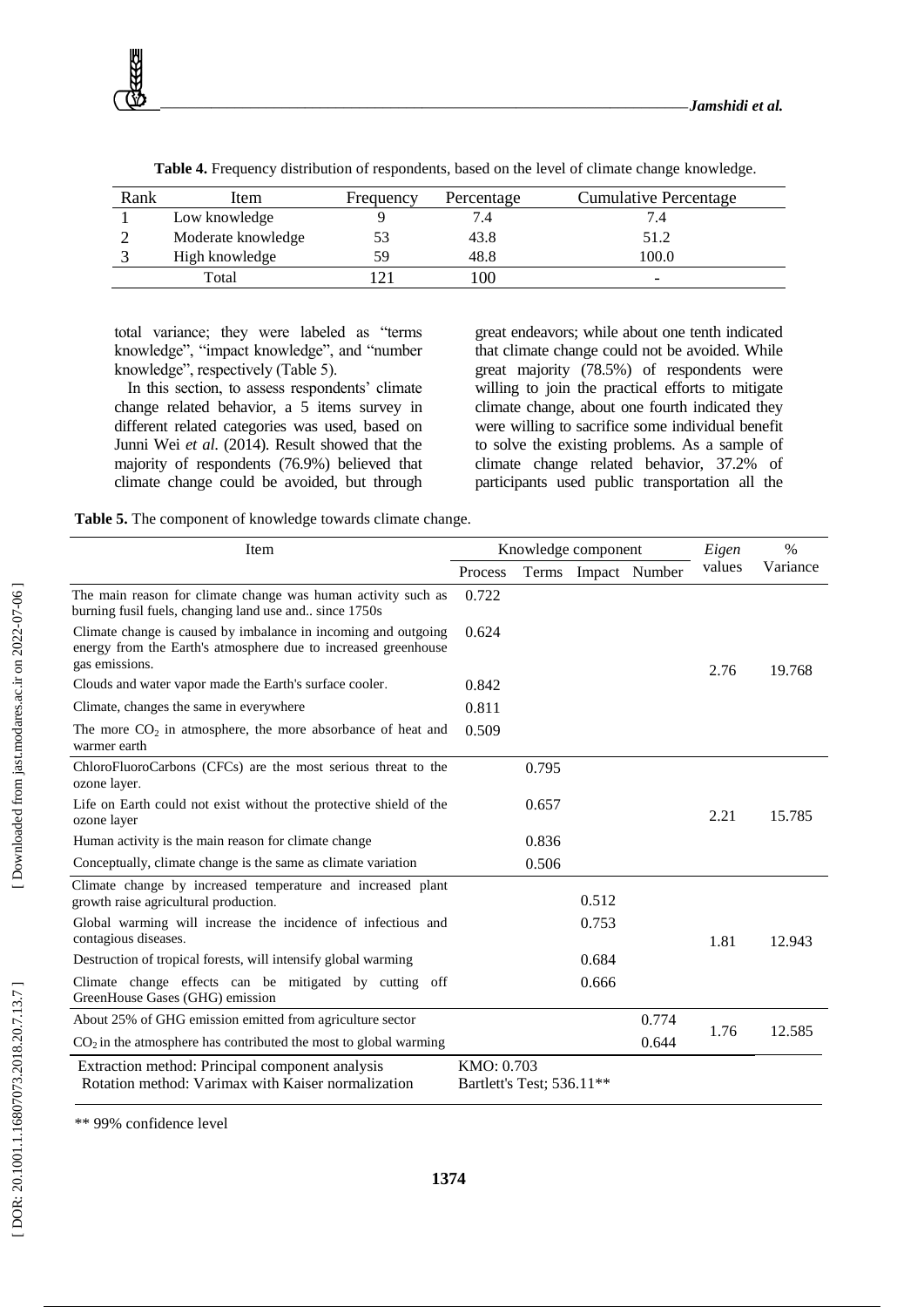time, and 31.4% used it sometimes. However, about half of the respondents indicated they participated in some environmental protection activities related to climate change (Table 6).

The results of the applied analysis of variance showed that there was no significant evidence of the effect of the studied major job groups concerning perception of climate change and knowledge towards climate change. However, the results indicated a significant difference between the 3 major job groups regarding climate change related behavior, at 99% confidence level in which the level of climate change -related behavior of faculty members was significantly more than the two groups of

managers and experts. There was also a statistically significant difference between gender groups of female and male in some variables. In terms of perception, females' score was statistically higher (95% confidence level), but in terms of climate change related behavior, males' score was greater. In other words, gender does make a difference in the studied variables as women know more about climate change, but men take more action.

An overview of the intercorrelations of the variables used in this study is provided in Table 7. The level of education, knowledge toward climate change, and perception of climate change as the predictor variables are significantly

**Table 6.** Distribution of respondents according to their climate change relevant behavior.

| Climate change relevant behavior                                                                | Frequency | Percent (%) |
|-------------------------------------------------------------------------------------------------|-----------|-------------|
| Can climate change be avoided?                                                                  |           |             |
| Absolutely possible                                                                             | 13        | 10.7        |
| It's possible but through great endeavor                                                        | 93        | 76.9        |
| Climate change cannot be avoided                                                                | 11        | 9.1         |
| Don't know                                                                                      | 4         | 3.3         |
| If someone called for, would you like to join the practical efforts to mitigate climate change? |           |             |
| Yes                                                                                             | 95        | 78.5        |
| N <sub>0</sub>                                                                                  | 6         | 5.0         |
| Uncertainty                                                                                     | 20        | 16.5        |
| Are you willing to sacrifice some individual benefit to solve existing problems?                |           |             |
| Very willing                                                                                    | 31        | 25.6        |
| Not very willing                                                                                | 86        | 71.1        |
| Not at all willing                                                                              | 4         | 3.3         |
| Do you usually use public transportation                                                        |           |             |
| All the time                                                                                    | 45        | 37.2        |
| Sometimes                                                                                       | 38        | 31.4        |
| Rarely                                                                                          | 20        | 16.5        |
| Not at all                                                                                      | 18        | 14.9        |
| Did you participate in some environmental protection activities related to climate change?      |           |             |
| Yes                                                                                             | 64        | 52.9        |
| N <sub>0</sub>                                                                                  | 57        | 47.1        |

| <b>Table 7.</b> Inter-correlations of studied variables. |
|----------------------------------------------------------|
|----------------------------------------------------------|

|                 | Age                  | Education          | Knowledge          | Information        | Perception Behavior |  |
|-----------------|----------------------|--------------------|--------------------|--------------------|---------------------|--|
| Age             |                      |                    |                    |                    |                     |  |
| Education       | $-.005$              |                    |                    |                    |                     |  |
| Knowledge       | $-.037^{NS}$         | $.239$ **          |                    |                    |                     |  |
| Information     | $-.063NS$            | .133 <sup>NS</sup> | .107 <sup>NS</sup> |                    |                     |  |
| Perception      | $-.182$ <sup>*</sup> | .004 <sup>NS</sup> | $.255***$          | $.181*$            |                     |  |
| <b>Behavior</b> | .058 <sup>NS</sup>   | $.238***$          | $.226*$            | .085 <sup>NS</sup> | $255^{**}$          |  |

\* 95% confidence level; \*\* 99% confidence level, NS: Not Significance.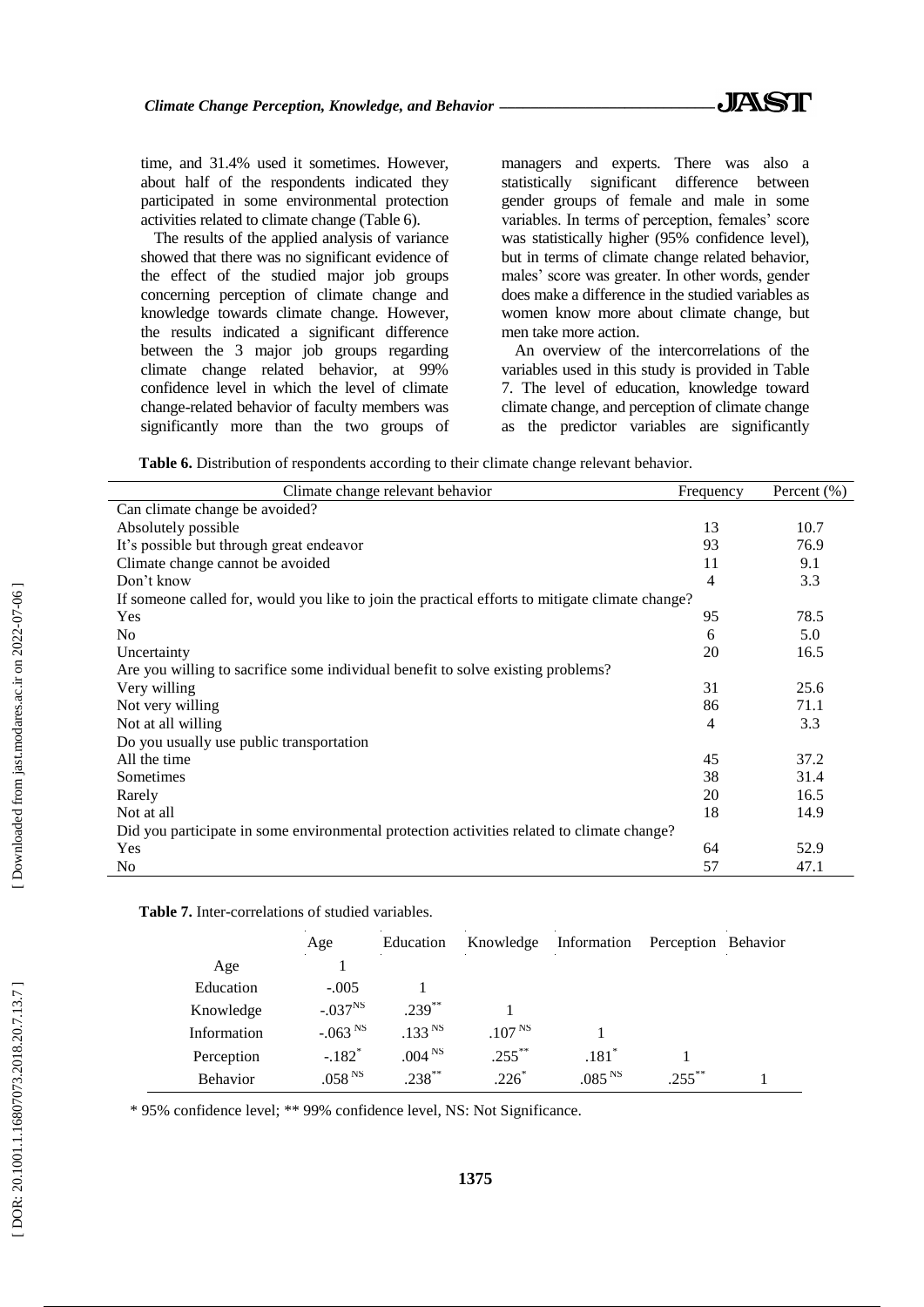positively correlated with climate change behavior, ranging from 95 to 99% significant confidence level. Also, it is clear that there was no significant relation between climate change related behavior and variables of age and climate change information seeking. However, perception of climate change was the most strongly correlated with climate change related behavior.

#### **DISCUSSION**

Climate change related variables such as perception, knowledge, and behavior are clearly complex and multidimensional. The purpose of this study was to provide wide and comprehensive of the some determinates that underline climate change related behavior. To this context, this study aimed to assess the perception of climate change, knowledge towards climate change, and climate change related behavior of agricultural professionals in Hamadan Province, Iran. Understanding the views, perception, and beliefs of the public on climate change will be very instrumental in the climate adaptation and mitigation process (Shome *et al*., 2009). Most studies on perception, knowledge or behavior on climate change focused on public (Leiserowitz *et al*., 2005; Lorenzoni and Pidgeon, 2006; Skalík, 2015; Dana *et al*., 2015; Patchen, 2006; Al Buloshi and Ramadan, 2015). Some focused on vulnerable communities (Kabir *et al*., 2016; Semenza *et al*., 2008), instructors (Nwosu and Ofili, 2016), health professionals (Junni Wei *et al*., 2014), students (Christensen and Knezek, 2015; Ochieng and Koske, 2013), extension agents (Ogunlade *et al*., 2014; Becerra *et al*., 2016; Burnett *et al*., 2014), environmental managers (Rodriguez -Franco and Haan, 2015) and lots of research has been done on farmers (Arbuckle Jr *et al*., 2013; Niles *et al*., 2016; Sarkar *et al*., 2012; Battiste, 2016; Apata, 2011; Ayanwuyi *et al*., 2010; Belachew and Zuberi, 2015; Fonta *et al*., 2015; Nwobodo and Agwu, 2015; Aydogdu and Yenigün, 2016). But, little research has been conducted concerning the perceptions, knowledge, or behavior of agricultural professionals.

In terms of perception, that is, the views and interpretations of the climate issue based on beliefs, experiences, and understanding (Wolf and Moser, 2011), the evidence from this study showed that most of the respondents had strong perception of climate change. It should be noticed that perception of climate change is clearly complex and multidimensional (van der Linden, 2015), so, in interpretation of result, some personal factors should be taking into account. Human perception depends not only on individual personality but also on community, environment, and interaction among these components (Sarkar *et al*., 2012). Another major point is that perception is a substantial determinant of behavior. For instance, Arbuckle Jr *et al*. (2013) found that perceptions of climate risk are central to farmers' adaptation, while in Gandure *et al*. (2013), farmers have perceived increase in temperature, warmer summer temperatures, and colder winter temperatures. According to the results of this study, respondents believed that in the study region climate is changing; temperature is rising, while precipitation is decreasing. Also, respondents strongly believed that the snowfall in the region dropped compared to previous years. Similarly, Becerra *et al*. (2016) found that the majority of extension educators believed the climate was changing, and in research of Aydogdu and Yenigün (2016) conducted in Turkey, more than half of the studied farmers perceived climate change as a risk and they were more likely to take adaptation practices.

Another important personal variable studied was knowledge of climate change. The result showed that about half of the respondents had high knowledge of climate change. In consistent with Ogunlade *et al*. (2014) and Al Buloshi and Ramadan (2015), more than half of the respondents had excellent level of knowledge. But, different from our finding, in Nwobodo and Agwu (2015), only 6.5% of respondents who were farmers had high knowledge of climate change. But, in Rodriguez -Franco and Haan (2015), over 90% of respondents were well informed about climate change. In Kabir *et al*. (2016) also, the knowledge level of the participants on climate change was more than the study assumption and almost half of the respondents had heard about it. It could be concluded that high level of respondents' knowledge in this study was due to their high education level. Similarly, Aydogdu and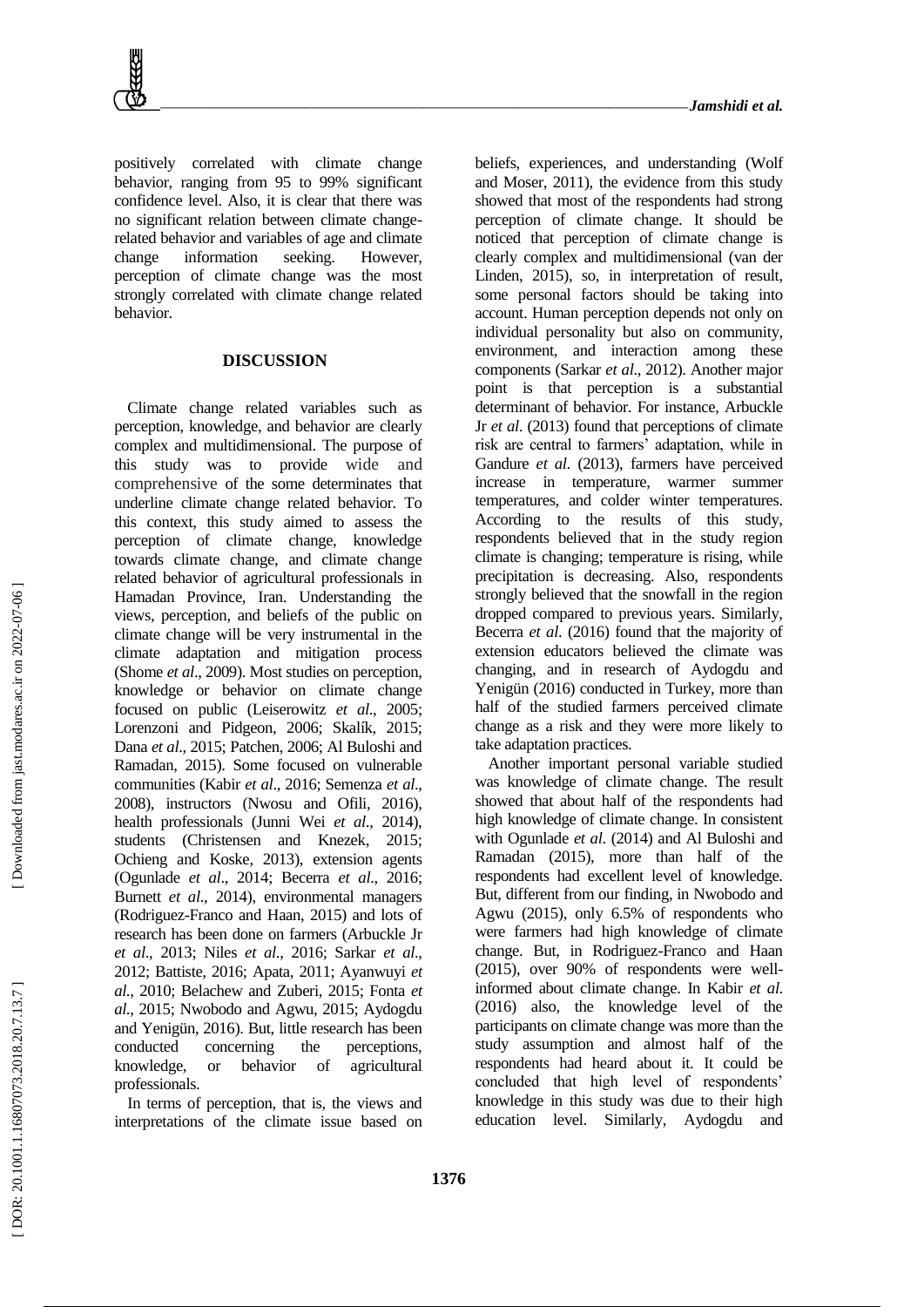Yenigün (2016) found that when education level of farmers increases, there is an increase in risk perception of climate change.

As mentioned earlier, more than half of respondent had MSc. and PhD. degrees, which is not inconsistent with other studies farmers' education. In using factor analysis, it turned out that four knowledge components, namely, process, terms, impact, and number explained more than 60% of total variance. Similarly, in Skalík (2015), four factors called document, processes, terms, and numbers were extracted as the components of climate change -related knowledge.

Regarding climate change related behavior, great majority of respondents were inclined to join the practical efforts to mitigate climate change effects, while about one fourth indicated they were inclined to sacrifice some individual benefit to solve the existing problems. In the study by Al Buloshi and Ramadan (2015), more than nine tenth of respondents declared readiness to contribute to reduce the causes of this phenomenon, and in the study of Junni Wei et al. (2014) the majority of respondents were willing to change their behavior. While in Burnett et al. (2014) only fifteen percent of respondents reported they had previously participated in climate programs. However, in current study, about one third of respondents used public transportation all the time and about half of them had participated in some environmental protection activities related to climate change .

The results of the comparative analysis showed significant differences between the three major job groups in terms of climate change related behavior. Faculty members' behavior was assessed more environmentally friendly and there was no significant difference about the perception, knowledge, and information seeking. Similarly, in the work of Rodriguez -Franco and Haan (2015), there was no significant difference between professional groups in terms of expected climate change and source of information.

Based on our findings, it is clear that females' climate change perception and information seeking was higher than males, but in terms of climate change related behavior, males' score was greater than females' score. Similar observation has been reported in McCright (2010) study, where women were more concerned about environmental issues than men. Also, Junni Wei *et al*. (2014) indicated that female staff were more likely to access climate change information through the internet. Contrary to the findings of this research, Dana *et al*. (2015) found that, in Dhaka, males were significantly more knowledgeable compared to females, and in Kisauzi *et al*. (2012) women's knowledge was lower than men. Women and men have dissimilar attitudes, interests and preferences, which lead to environmental risk perception and predict behavioral responses (Bord *et al*., 1997). McCright (2010) suggested that gender differences may stem from differing socialization experiences between men and women, which can lead to differing levels of environmental concern. However, understanding gender dimensions of climate change perceptions, knowledge, and behavior contributes to effective climate change adaptation planning. Consequently, climate change response interventions need to engage both men and women, but it seems that more favorable conditions for agricultural professional women's decision -making are needed. Given the social and cultural conditions of the region, this group can make better relationship with the vulnerable rural women and improve their adaptive capacity.

The result of intercorrelations of the variables confirmed that behavior is related to education, knowledge, and perception. Results of some other studies are in agreement; for instance, Kabir *et al*. (2016) found that education was significantly associated with climate change knowledge. In the work of Niles *et al*. (2016), perception was correlated with climate change belief and future climate concerns and risks. In Tsitsoni and Toma (2013) study, some demographic factors were the main determinants of environmental behavior; also, environmental attitudes and perceptions had a significant impact on behavior. Niles *et al*. (2016) concluded that farmers who had a favorable perception of environmental regulations were positively associated with adaptation behaviors, and Jiri *et al*. (2015) found that perceptions of climate change have a positive effect on adaptation strategies, which is a kind of climate change related behavior. In addition, our finding was consistent with existing studies where farmers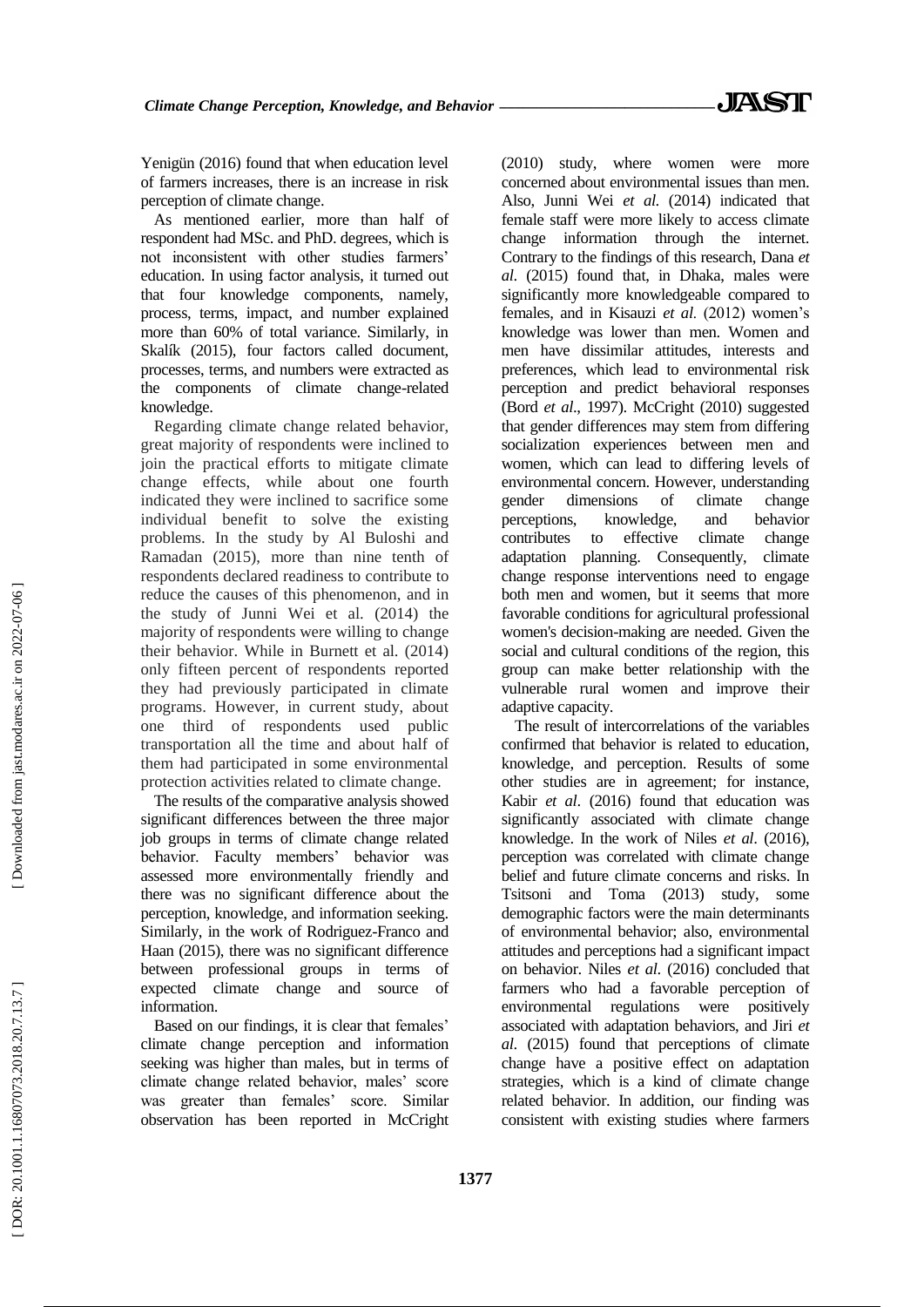with climate belief and risk perceptions were more likely to adopt mitigation and adaptation behaviors (Niles *et al*., 2016; Arbuckle Jr *et al*., 2013; Haden *et al*., 2012). The finding proves that education, access to information, and perception matter and determine climate change related behavior. As Tsitsoni and Toma (2013) mentioned "The more we know about the world we live in, the more likely we are to care about it and the more motivated we can be in order to protect it".

# **CONCLUSIONS**

Climate change and its risk are global concern (Al Buloshi and Ramadan, 2015) but, due to different social context, the way in which communities and individual perceive it, the level of knowledge, and how they behave in facing with this phenomenon are different. In this regard, Niles *et al*. (2016) stated "The ways that individuals perceive climate change is highly personal, place -based, and influenced by a number of factors". Although some studies have investigated perception, knowledge, and behavior of agricultural professionals towards climate change, but researches usually focus on farmers. Thus, in this study, we assessed how agricultural professional s perceive climate change, how much is their knowledge of climate change, and how they behave toward climate change.

The result showed that agricultural professionals' perceive climate change clearly and are concerned about its impact on, specially, agriculture sector in Hamadan Province, Iran. Noticeable proportion of respondent acted environmentally friendly as their behavior related to climate change, but it can be even better. Another important point is that agricultural professionals, due to contact with the various population groups, especially those at the grass roots, can make significant contributions to improve public awareness of climate change issues by making it a priority issue when they teach, speak, and conduct research. As Ochieng and Koske (2013) stated, "Increasing people's awareness on climate change through education is an important measure to persuade people at all levels in the community to play an active role in mitigating and adapting to climate change" and

agricultural professionals can participate in such activity as well.

The study showed that agricultural professionals have a widespread knowledge of climate change and its impact, so, they should be part of climate change adaptation and mitigation planning in the region. But still, it is recommended that agricultural professionals should be trained and re -trained in information and knowledge acquisition in order to further enhance their knowledge of climate change impact and adaptation strategies.

Finally, although a number of best practices in conducting research were employed in this study, some limitations must be addressed. First, the response rate obtained in this study was almost ideal, but some respondents did not fill up the questionnaire carefully. Second, as this study was conducted at the divisional level and focused only on agricultural professionals, it may not represent the perceptions of elsewhere, thus some consideration should be taken into account.

### **REFERENCES**

- 1 . Al Buloshi, A. S. and Ramadan, E. 2015. Climate Change Awareness and Perception amongst the Inhabitants of Muscat Governorate *Oman. Am. J. Climate Change,* **4(4)**: 330.
- 2. . Amiri, M. J., Karbasi, A. R., Zoghi, M. and Sadat, M. 2015. Detection of Climate Changes by Mann -Kendall Analysis and Drought Indexes (Case study: Agh Gol Wetland). *J. Environ. Stud.,* **41:** 545 -561. doi:10.22059/jes.2015.55896
- 3 . Apata, T. 2011. *Factors Influencing the Perception and Choice of Adaptation Measures to Climate Change among Farmers in Nigeria. Evidence from Farm Households in Southwest Nigeria.* Available Online: http://businessperspectives. org/journals\_free/ee/2011/ee\_2011\_04\_Apata . pdf (Accessed on 9 May 2015).
- 4 . Apata, T.G., Samuel, K. and Adeola, A. 2009. Analysis of Climate Change Perception and Adaptation among Arable Food Crop Farmers in South Western Nigeria. Contributed Paper prepared for presentation at the Internationa Association of Agricultural Economists' 2009 Conference, Beijing, China, August 16 -22.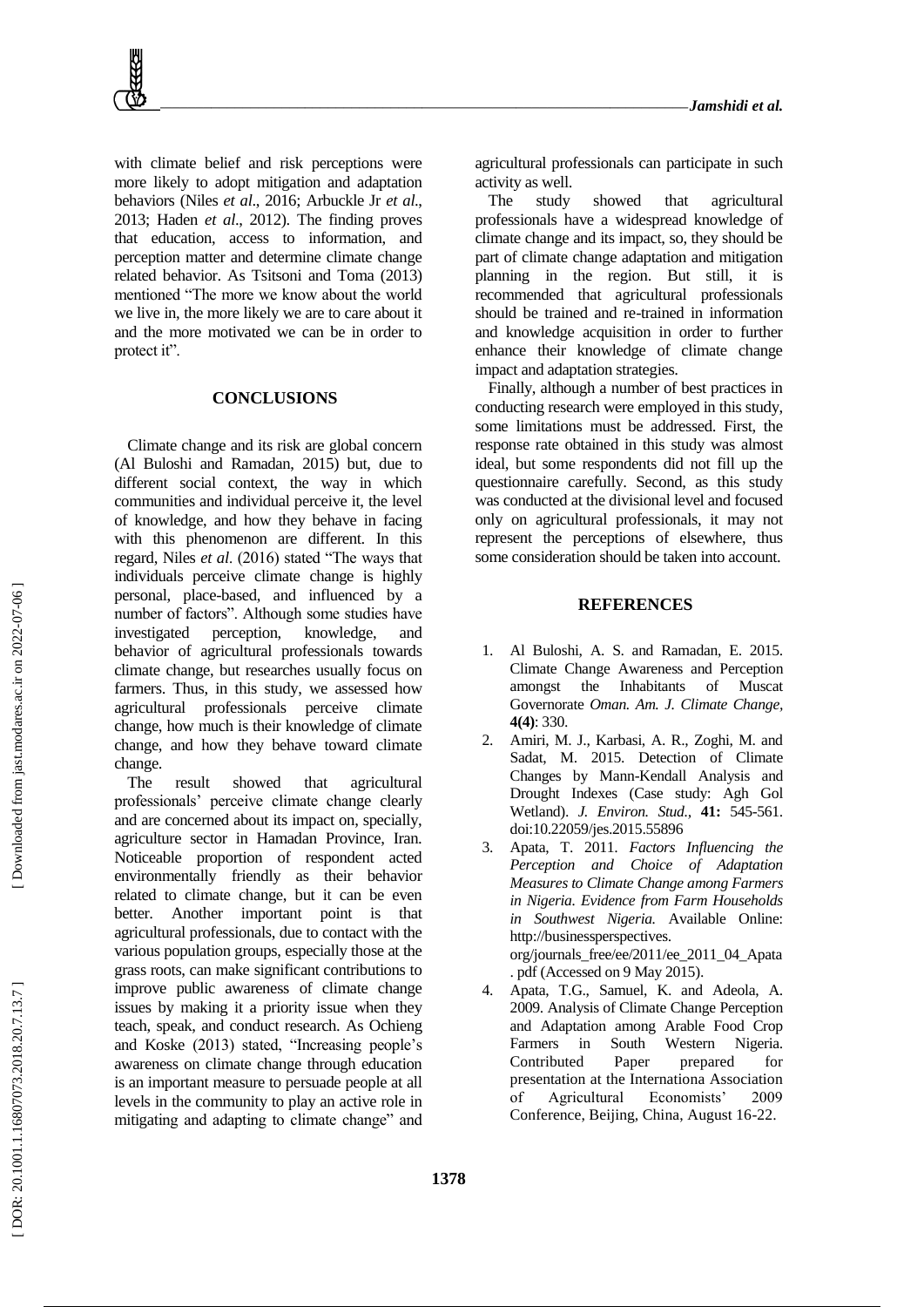- 5 . Arbuckle, Jr. J. G., Morton, L. W. and Hobbs, J. 2013. Farmer Beliefs and Concerns about Climate Change and Attitudes toward Adaptation and Mitigation: Evidence from Iowa. *Climatic Change*, **118(3 -4):** 551 -563.
- 6 . Ayanwuyi, E., Ogunlade, F. and Oyetoro, J. 2010. Farmers' Perception of Impact of Climate Changes on Food Crop Production in Ogbomosho Agricultural Zone of Oyo State, Nigeria. Glob. *J. Hum. Soc. Sci.,* **10(7):** 33 - 39.
- 7 . Aydogdu, M. H. and Yenigün, K. 2016. Farmers' Risk Perception towards Climate Change: A Case of the GAP -Şanlıurfa Region, Turkey. *Sustainability,* **8(8):** 806.
- 8 . Battiste, M. 2016. Specialty Coffee Farmers' Climate Change Concern and Perceived Ability to Adapt. University of Michigan. Please complete the reference, Thesis? Disertation?Pages?
- 9 . Becerra, T. A., Middendorf, G., Campbell, A. and Tomlinson, P. 2016. Climate Change Challenges for Extension Educators: Technical Capacity and Cultural Attitudes. *J. Ext.,* **54(6):** n6.
- 10 . Belachew, O. and Zuberi, M. I. 2015. Perception of Climate Change and Livelihood of a Farming Community of Maruf Kebele, Central Oromia, Ethiopia. *Am. J. Climate Change*, **4(03):** 269.
- 11 . Bord R. J. and O'Connor R. E. 1997. The Gender Gap in Environmental Attitudes: The Case of Perceived Vulnerability to Risk. *Soc. Sci. Quarterly*, **78(4):** 830 -840.
- 12 . Brooks M., Gagnon -Lebrun F., Harvey H., and Sauvé C. 2009. Prioritizing Climate Change Risks and Actions on Adaptation. Ottawa, Canada.
- 13 . Burnett R. E., Vuola A. J., Megalos M. A., Adams D. C. and Monroe M. C. 2014. North Carolina Cooperative Extension Professionals' Climate Change Perceptions, Willingness, and Perceived Barriers to Programming: An Educational Needs Assessment. *J. Ext.,* **52(1):** n1.
- 14 . Burton, I. and May, E. 2004. The Adaptation Deficit in Water Resource Management. *IDS Bull.,* **35(3):** 31 -37.
- 15 . Christensen, R. and Knezek, G. 2015. The Climate Change Attitude Survey: Measuring Middle School Student Beliefs and Intentions to Enact Positive Environmental Change. *Int. J. Environ. Sci. Edu.,* **10(5):** 773 -788.
- 16 . Jamelske, E., Barrett, J., & Boulter, J. (2013). Comparing climate change

awareness, perceptions, and beliefs of college students in the United States and China. *J Environ Stud Sci*., **3(3):** 269 -278.

- 17 . Dana, G. P. T., Roy, S. and Haque, M. R. 2015. Adolescents Perception on Environmental Change and Health Risk in Two Divisions of Bangladesh. *Open J. Soc. Sci.,* **3(12):** 71.
- 18 . Debela, N., Mohammed, C., Bridle, K., Corkrey, R. and McNeil, D. (2015). Perception of Climate Change and Its Impact by Smallholders in Pastoral/Agropastoral Systems of Borana, South Ethiopia. *Springer Plus,* **4(1):** 236.
- 19 . Dietz, T. 2015. Environmental value. Oxford handbook of values. Oxford University Press, Oxford, England. PP. 329 -349.
- 20 . Dunlap, R. E. and McCright, A. M. 2011. Organized Climate Change Denial. The Oxford Handbook of Climate Change and Society. Oxford University Press, Oxford, England. PP. 144 -160.
- 21 . Ekpoh, U. I. and Ekpoh, I. J. 2011. Assessing the Level of Climate Change Awareness among Secondary School Teachers in Calabar Municipality, Nigeria: Implication for Management Effectiveness. *Int. J. Hum. Soc. Sci.,* **1(3):** 106 -110.
- 22 . El -Beltagy, A. and Madkour, M. 2012. Impact of Climate Change on Arid Lands Agriculture. *Agr. Food Security,* **1(3).**
- 23 . FAO. 2012. *Adaptation to Climate Change in Semi -Arid Environments Experience and Lessons from Mozambique.* Food and Agriculture Organization of the United Nations, FAO, Rome.
- 24 . Fonta, W. M., Sanfo, B. I. and Barry B. 2015. Farmers Awareness, Perception of Climate Hazards and Their Willingness to Participate in Crop Insurance Schemes in Southwestern Burkina Fas o*. Procedia Environ Sci*., **38**: 11 -19.
- 25 . Fosu -Mensah, B. Y., Vlek, P. L. and MacCarthy, D. S. 2012. Farmers' Perception and Adaptation to Climate Change: A Case Study of Sekyedumase District in Ghana. *Environ. Dev. Sustain.,* **14(4):** 495 -505.
- 26 . Gandure, S., Walker, S. and Botha, J. 2013. Farmers' Perceptions of Adaptation to Climate Change and Water Stress in a South African Rural Community. *Environ. Dev.,* **5**: 39 -53.
- 27 . Haden, V. R., Niles, M. T., Lubell, M., Perlman, J. and Jackson, L. E. 2012. Global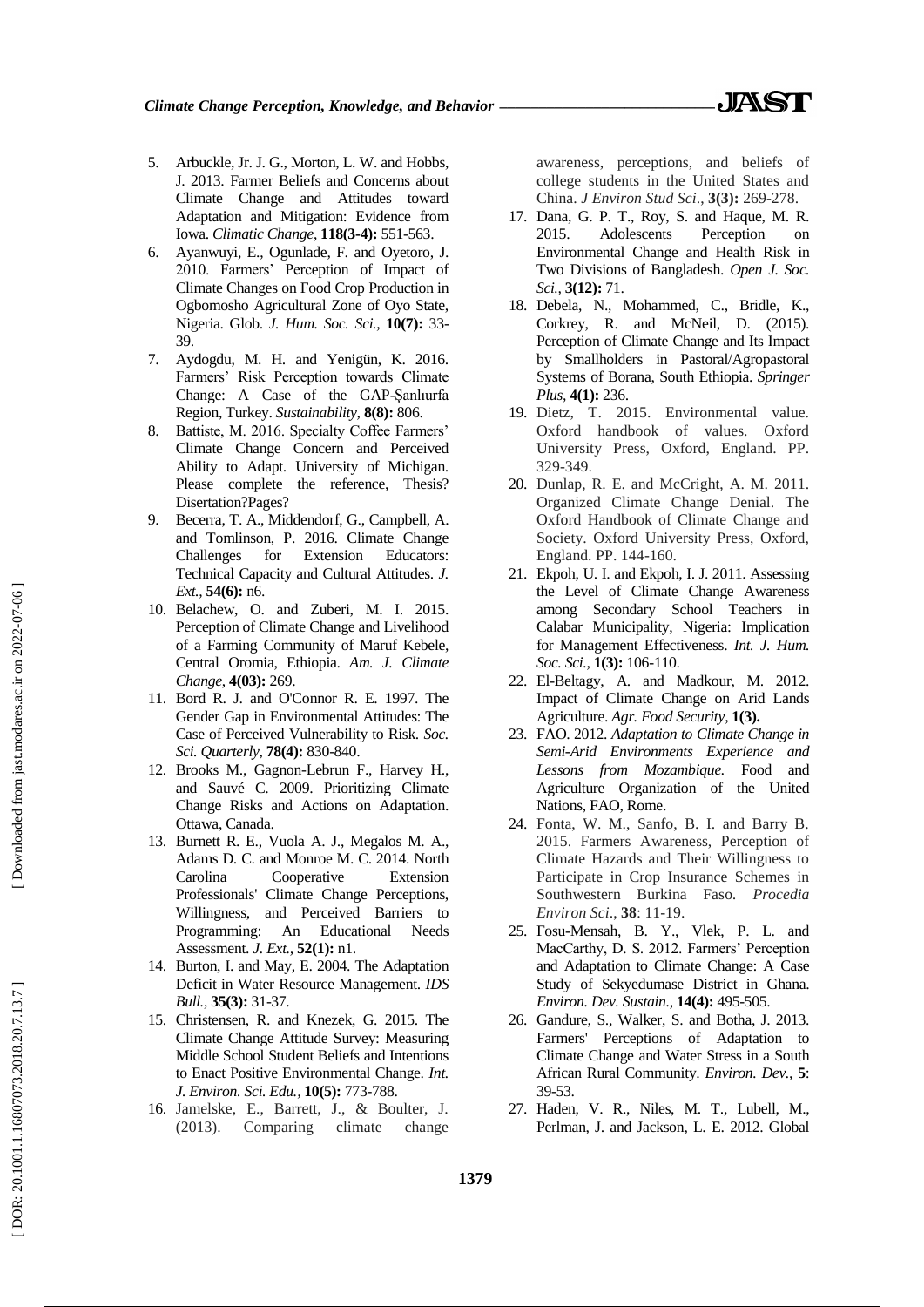and Local Concerns: What Attitudes and Beliefs Motivate Farmers to Mitigate and Adapt to Climate Change? *PloS One,* **7(12):** e52882.

- 28 . Hardy, J. T. 2003. Climate Change: Causes, Effects, and Solutions. John Wiley & Sons Press, New York City, USA .
- 29 . Howden, S. M., Soussana, J. –F., Tubiello, F. N., Chhetri, N., Dunlop, M. and Meinke, H. 2007. Adapting Agriculture to Climate Change. *Proceed. Nat. Acad. Sci.,* **104:** 19691 -19696
- 30 . Howlader, M. 2015. Coastal Farmers Perception of Climate Change Effects on Agriculture at Galachipa Upazila under Patuakhali District of Bangladesh. *Glob. J. Sci. Frontier Res.,* **15(4).**
- 31 . IMO (Iran Meteorological Organization). 2017. Trend detection, impact evaluation and perspective of climate change in Iran during 21 century. Available online: [http://www.irimo.ir/far/services/news/1114](http://www.irimo.ir/far/services/news/1114998) [998](http://www.irimo.ir/far/services/news/1114998)
- 32 . IPCC. 2007. *Climate Change: Synthesis Report.* Fourth Assessment Report of the Intergovernmental Panel of Climate Change, Rome.
- 33 . IPCC. 2014. *Climate change 2014: Impacts, Adaptation, and Vulnerability.* IPCC, **1** .
- 34 . Jiri, O., Mafongoya, P. and Chivenge, P. 2015. Smallholder Farmer Perceptions on Climate Change and Variability: A Predisposition for Their Subsequent Adaptation Strategies. *J. Earth Sci. Climatic Change*. **6(5):** 1 - 7 .
- 35 . Kabir, M. I., Rahman, M. B., Smith, W., Lusha, M. A. F., Azim S. and Milton, A. H. 2016. Knowledge and Perception about Climate Change and Human Health: Findings from a Baseline Survey among Vulnerable Communities in Bangladesh. *BMC Public Health,* **16(1):** 1.
- 36 . Kamruzzaman, M. 2015. Farmers' Perceptions on Climate Change: A Step toward Climate Change Adaptation in Sylhet Hilly Region. *Univers. J. Agric. Res.,* **3(2):** 53 -58.
- 37 . Karfakis, P., Lipper, L., and Smulders, M. 2012. *The Assessment of the Socio - Economic Impacts of Climate Change at Household Level and Policy Implications* . Agricultural Development Economics Division, Proceedings of a Joint FAO/OECD Workshop 23 –24 April 2012. Available online:

www.fao.org/docrep/017/i3084e/i3084e11. pdf

- 38 . Kisauzi, T., Mangheni, M., Sseguya, H. and Bashaasha, B. 2012. Gender Dimensions of Farmers' Perceptions and Knowledge on Climate Change in Teso Sub -Region, Eastern Uganda. *Afr. Crop Sci. J.,* **20(2):** 275 -286.
- 39 . Kumar, A., Sharma, P. and Joshi, S. 2016. Assessing the Impacts of Climate Change on Land Productivity in Indian Crop Agriculture: An Evidence from Panel Data Analysis. *J. Agric. Scie. Technol.,* **18(1):** 1 -13.
- 40 . Leiserowitz, A. A., Kates, R. W. and Parris, T. M. 2005. Do Global Attitudes and Behaviors Support Sustainable Development? *Environ. Sci. Policy Sustain. Dev.,* **47(9):** 22 - 38.
- 41 . Lorenzoni, I. and Pidgeon, N. F. 2006. Public Views on Climate Change: European and USA Perspectives. *Climatic Change,* **77(1 -2):** 73 -95.
- 42 . Maddison, D. J. 2007. The Perception of and Adaptation to Climate Change in Africa. World Bank Policy Research Working Paper (4308).
- 43 . Maponya, P. and Mpandeli, S. 2013. Perception of Farmers on Climate Change and Adaptation in Limpopo Province of South Africa. *J. Hum. Ecol.,* **42(3):** 283 -288.
- 44 . McCright, A. M. 2010. The Effects of Gender on Climate Change Knowledge and Concern in the American Public. *Pop. Environ*., **32(1):** 66 -87.
- 45 . Mengistu, D. K. 2011. Farmers' Perception and Knowledge on Climate Change and Their Coping Strategies to the Related Hazards: Case Study from Adiha, Central Tigray, Ethiopia. *Agric. Sci.,* **2(02):** 138.
- 46 . Nazari, P., Kardavany, H., Farajirad, P. and Abdolreza, A. 2016. Assessment of Runoff Changes under Climate Change Scenarios in the Dam Basin of Ekbatan, Hamedan Iran. *J. Climatol. Weather Forecasting*, **4:** 172. doi:10.4172/2332 -2594.1000172
- 47 . Ndamani, F. and Watanabe, T. 2015. Farmers' Perceptions about Adaptation Practices to Climate Change and Barriers to Adaptation: A Micro -Level Study in Ghana. *Water,* **7(9):** 4593 -4604.
- 48 . Niles, M. T., Brown, M. and Dynes, R. 2016. Farmer's Intended and Actual Adoption of Climate Change Mitigation and Adaptation Strategies. *Climatic Change*, **135(2):** 277 - 295.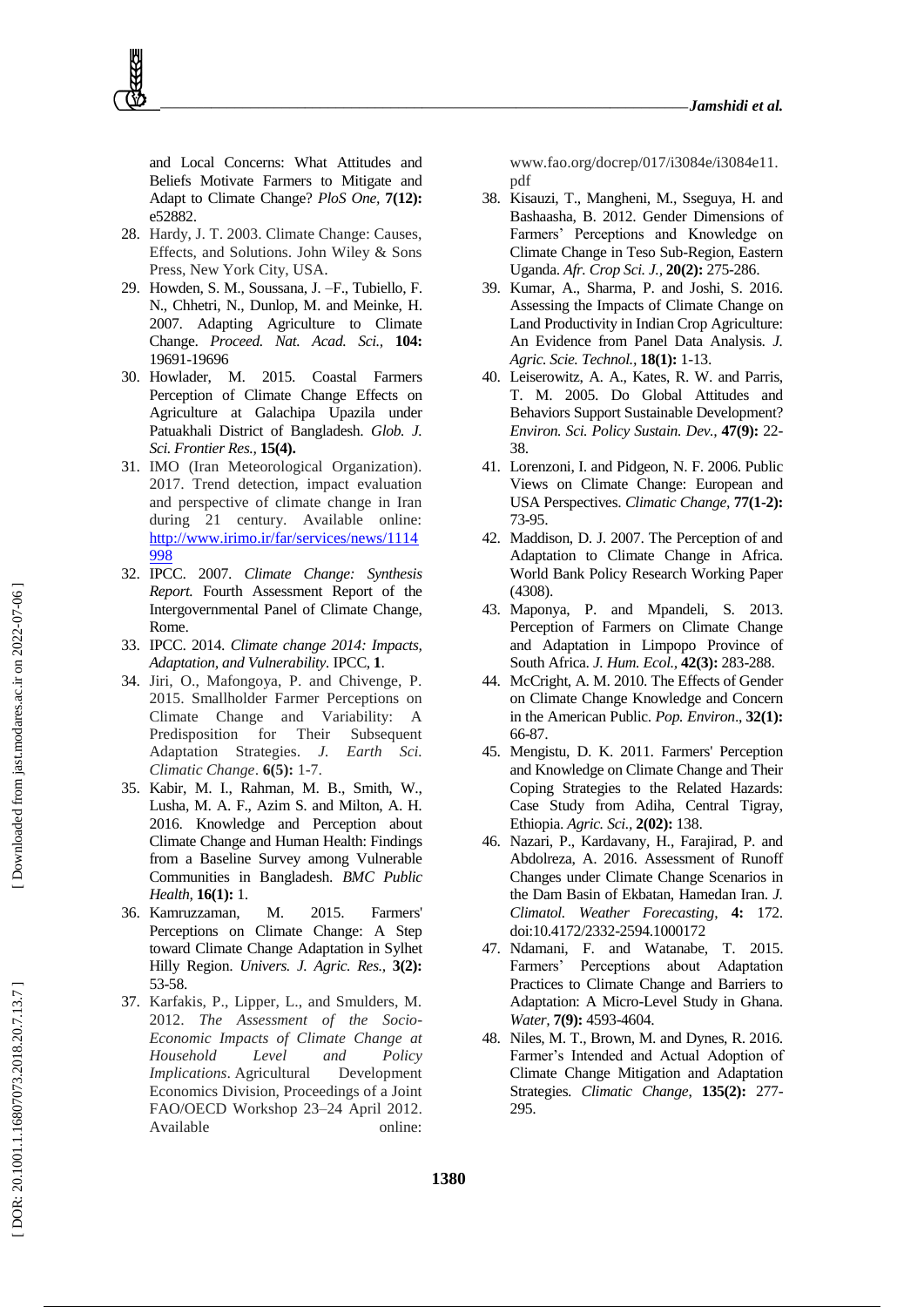- 49 . Nwobodo, C. and Agwu, A. 2015. Knowledge Level of Youth Farmers on Climate Change in Benue State of Nigeria. *Afr. J. Agric. Res.,* **10(30):** 2875 -2881.
- 50 . Nwosu, S. N. and Ofili, G. 2016. Introducing Climate Change in Non Formal Education Sector in Nigeria: Instructors' Perspective. *Res. J. Edu.,* **2(3):** 38 -45.
- 51 . Ochieng, M. A., and Koske, J. 2013. The Level of Climate Change Awareness and Perception among Primary School Teachers in Kisumu Municipality, Kenya. *Int. J. Human. Soc*, **3(21):** 174 -179.
- 52 . Ogunlade, I., Aderinoye -Abdulwahab, S. and Mensah, A. 2014. Knowledge Levels of Extension Agents and their Perceived Impact of Climate Change on Extension Service Provision in Ghana. *Ethiopian J. Environ. Stud. Manage.,* **7(1):** 96 -103.
- 53 . Okonya, J. S., Syndikus, K. and Kroschel, J. 2013. Farmers' Perception of and Coping Strategies to Climate Change: Evidence from Six Agro -Ecological Zones of Uganda. *J. Agric. Sci.,* **5(8):** p252.
- 54 . Oreskes, N. 2004. The Scientific Consensus on Climate Change. *Sci.,* **306(5702):** 1686 - 1686.
- 55 . Parry, M. L., Rosenzweig, C., Iglesias, A., Livermore, M. and Fischer, G. 2004. Effects of Climate Change on Global Food Production under SRES Emissions and Socio -Economic Scenarios. *Glob. Environ. Change,* **14(1):** 53 -67.
- 56 . Patchen, M. 2006. *Public Attitudes and Behavior about Climate Change*. Purdue Climate Change Research Center Outreach Publication, 601 PP.
- 57 . Patz, J. A., Campbell -Lendrum, D., Holloway, T. and Foley, J. A. 2005. Impact of Regional Climate Change on Human Health. *Nature,* **438(7066):** 310 -317.
- 58 . Pishbahar, E. and Darparnian, S. 2016. Factors Creating Systematic Risk for Rainfed Wheat Production in Iran, Using Spatial Econometric Approach. *J. Agr. Sci. Tech.,* **18(4):** 895 -909.
- 59 . Pradhan, N. S., Sijapati, S. and Bajracharya, S. R. 2015. Farmers' Responses to Climate Change Impact on Water Availability: Insights from the Indrawati Basin in Nepal. *Int. J. Water Resour. Dev.,* **31(2):** 269 -283.
- 60 . Rodriguez -Franco, C. and Haan, T. J. 2015. Understanding Climate Change Perceptions, Attitudes, and Needs of Forest Service

Resource Managers. *J. Sustain. For.,* **34:** 423 –444.

- 61 . Sahu, N. C. and Mishra, D. 2013. Analysis of Perception and Adaptability Strategies of the Farmers to Climate Change in Odisha, India. *APCBEE Procedia,* **5:** 123 -127.
- 62 . Sarkar, S., Padaria, R., Lal, K. and Bhatia, A. 2012. Farmers' Perception and Attitude toward Climate Change in Coastal Ecosystem of West Bengal. *Indian Res. J. Ext. Edu.,* **12(2) :** 10 -14.
- 63 . Semenza, J. C., Hall, D. E., Wilson, D. J., Bontempo, B. D., Sailor, D. J. and George, L. A. 2008. Public Perception of Climate Change: Voluntary Mitigation and Barriers to Behavior Change. *Am. J. Preventive Med.,* **35(5):** 479 -487.
- 64 . Shome, D., Marx, S., Appelt, K., Arora, P., Balstad, R., Broad K., Freedman, A., Handgraaf, M., Hardisty, D. and Krantz, D. 2009. *The Psychology of Climate Change Communication: A Guide for Scientists, Journalists, Educators, Political Aides, and the Interested Public.* Center for Research on Environmental Decisions Press, New York, USA.
- 65 . Skalík, J. 2015. Climate Change Awareness and the Attitudes of Adolescents in the Czech Republic. *Envigogika: Charles University E - Journal for Environmental Education,* **10(4):** 1-19.
- 66 . Tsitsoni, V. and Toma, L. 2013. An Econometric Analysis of Determinants of Climate Change Attitudes and Behaviour in Greece and Great Britain. *Agric. Econ. Rev.,* **14(1):** 59.
- 67 . van der Linden, S. 2015. The Social Psychological Determinants of Climate Change Risk Perceptions: Towards a Comprehensive Model. *J. Environ. Psychol.,* **41**: 112 -124.
- 68 . Viala, E. 2008. Water for Food, Water for Life a Comprehensive Assessment of Water Management in Agriculture. *Irri. Drain. Syst.,* **22(1):** 127 -129.
- 69 . Wang, W. W. 2012. Three Essays on Climate Change Impacts, Adaptation and Mitigation in Agriculture. Dissertation in Agricultural Economics, Texas A&M University, USA
- 70 . Wei, J., Hansen, A., Zhang, Y., Li, H., Liu, Q., Sun, Y., and Bi, P. 2014. Perception, Attitude and Behavior in Relation to Climate Change: A Survey among CDC